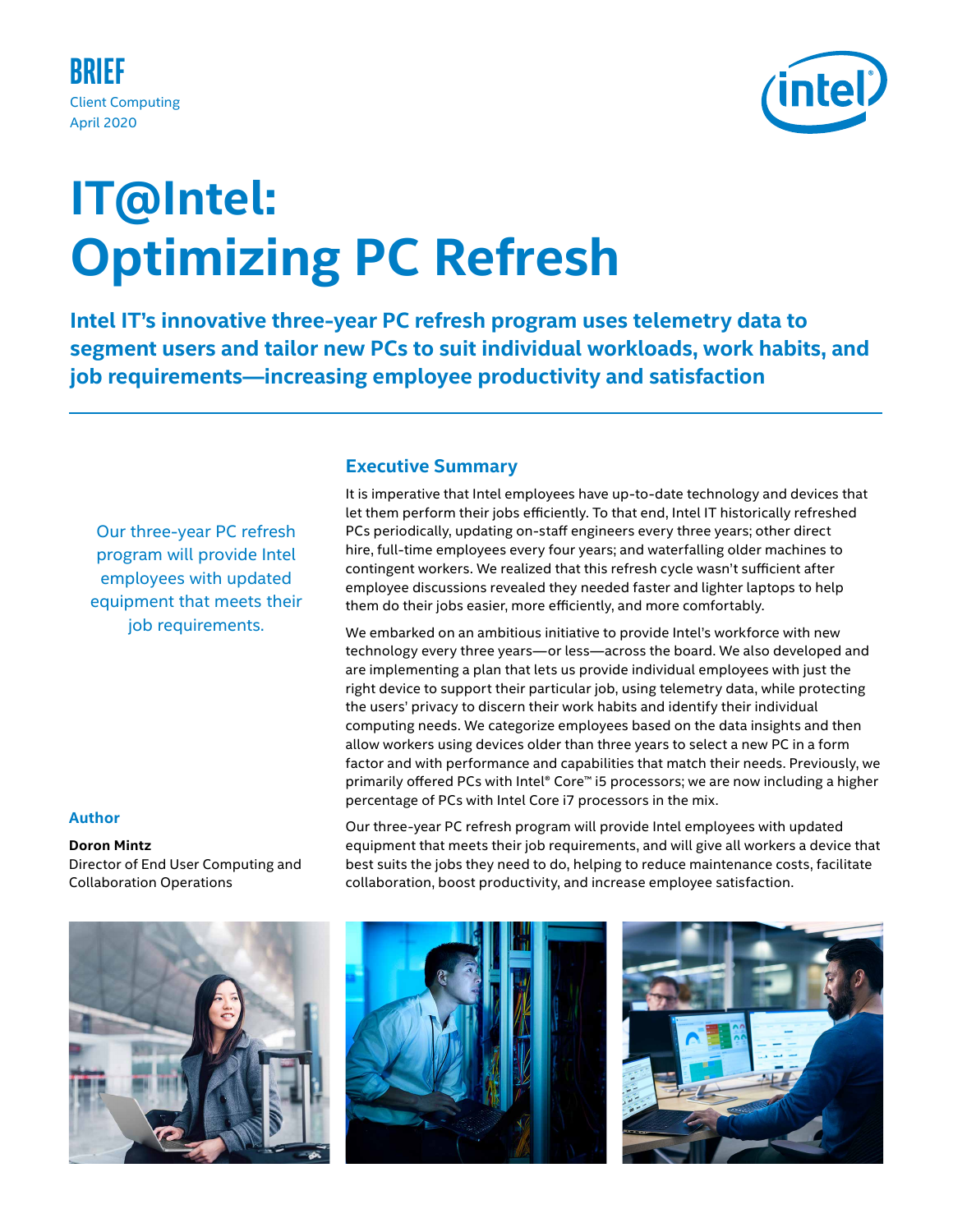## **Background**

In any industry, it is essential for employees to have the right tools they need to perform their job successfully. When the workforce heavily relies on technology, it is critical that management supply employees with devices that have the power, features, and capabilities that support their work.

To that end, Intel IT's goal is to provide well-featured modern PCs to help bolster workforce productivity and satisfaction. However, providing brand new machines for all 110,000 of Intel's employees each time there is a technological advancement would be logistically difficult and financially prohibitive.

We have always considered PCs like any asset, and tried to balance budgetary considerations with performance needs by refreshing Intel's PCs on a regular basis.

- We refreshed our Intel staff engineer PCs when they became three years old.
- We refreshed the other full-time direct-hire workers' PCs every four years.
- We waterfalled the older PCs, passing along the staff devices to support our contingent worker community.

A small number of executives and some customer-facing teams also received new machines every two years.

Over the past two years, we discovered we needed to accelerate our efforts to modernize employees' PCs. Employees wanted lighter and faster laptops so they could do their jobs more easily and efficiently. As a customercentric IT organization, we took their concerns seriously. Our old refresh strategy was not keeping up with employees' performance and new capability requirements. For example, users who frequently traveled needed lighter-weight laptops. Others who used their mobile devices for extended periods needed more battery life. And waterfalling aged PCs to contingent workers resulted in slowdowns and loss of productivity.

We recognized that we had to make a change to the refresh process in order to supply our employees with the advanced tools they need to do their jobs. However, we also knew that providing new worker PCs on an aggressive schedule would be expensive, and that simply giving every worker a new PC would not solve every issue for every individual.

We've started implementing an innovative, data-driven PC refresh program that provides every worker with a personalized device tailored to his or her specific computing requirements.

Another driver of revamping our PC refresh strategy is the industry's transition to OS-as-a-service. Prior to Windows 10, major OS upgrades occurred every three to four years. But now, these upgrades occur much more often. The frequent and time-consuming OS upgrades degrade the PCs' performance, overload the network, and need manual intervention in case of failure, lack of disk space, and more.

We needed an effective strategy to provide PCs that would enable us to satisfy each worker's specific computing needs while not overreaching our budget. But we also realized that doing nothing was becoming costly as well. The total cost of ownership goes up significantly for devices older than three years, due to higher maintenance costs and reduced productivity because workers can't easily perform essential tasks on slower and less-capable machines. In addition, the older the platform is, the less likely it will be that hardware and software vendors issue security patches, increasing the potential risk to the internal network.

## **Solution**

Our new refresh strategy helps ensure that all employees are using devices newer than three years old at all times. But even further, our plan also involves giving Intel's workforce the right tools they need to do their jobs. We developed and have started implementing an innovative, data-driven PC refresh program that provides every worker with a personalized device tailored to his or her specific computing requirements.

We have realized that one size does not fit all. In the past, we separated users into two groups, based on job requirements:

- Engineers, who needed the extra performance of powerful PCs.
- Office workers, who received less powerful mainstream devices that were appropriate for relatively lessdemanding tasks.

We used Intel® Core™ i5 processors in almost every machine, with Intel Core i7 processors in the most powerful laptops used by the two percent of the workforce whose jobs required the extra performance.

Aiming for more a more precise employee-PC match, we wanted to more granularly separate the population into several user categories or personas. We installed Intel® Client Computing Group (CCG)-developed telemetry devices on all employee PCs, so we could measure things like CPU and memory utilization, wait time, on/off times, and connections to the wireless network. We also measure which applications are being used—for example, Web browsers, office/productivity tools, design and development tools, and games—and how long users are accessing them. To protect users' privacy, the data is normally anonymized. The data revealed specific use patterns that helped us classify users and determine the right PCs to offer each type of employee.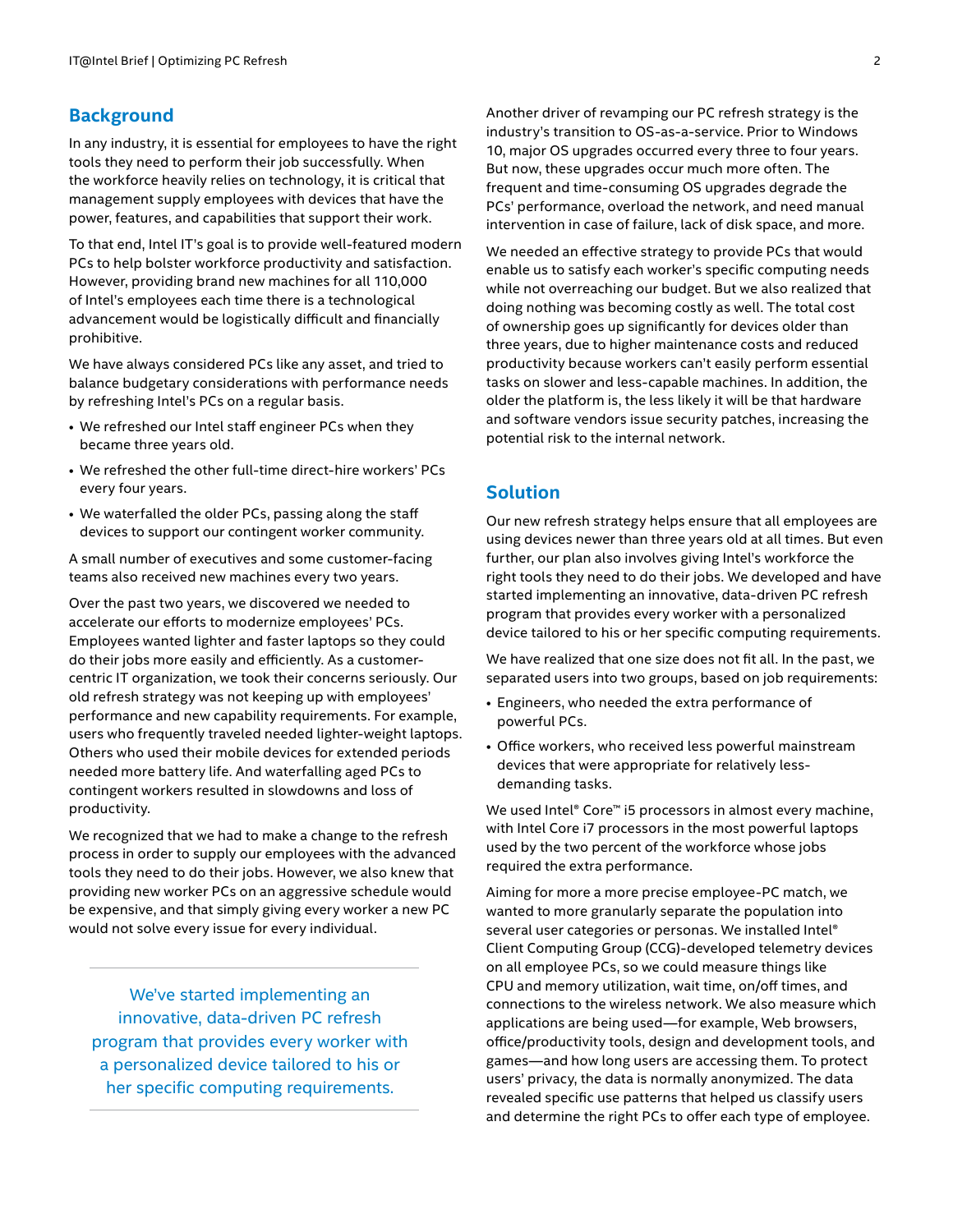We currently categorize users into one of the following personas:

- **Road Warriors.** This group travels frequently and relies on their laptops out in the field. These highly mobile users appreciate extra-lightweight machines with long battery life and speedy wake-up times.
- **Gear Heads.** Close to half of Intel's employees are technical experts. Members of this group may require very powerful, high-performing PCs to complete increasingly demanding tasks while others need a platform that can enable their productivity.
- **Meeting Masters.** These employees may be in the building most of the time, but they spend a good portion of their day in conference rooms. This group requires a PC with a long battery life and the ability to support multiple collaboration tools.
- **Builders.** These workers are typically manufacturing technicians and engineers who work in a lab or factory, but also return to their desks to check email, make calls, and attend meetings. This group needs reliable but less powerful machines than other personas, and laptop size and weight are not a big consideration.
- **Free Dwellers.** With jobs in marketing or project managers of a globally dispersed team, these users can work anywhere throughout the office environment based on the type of work they do and who they interact with. This group requires a powerful and lightweight laptop that suits their portable work environment.
- **Co-working Crew.** These employees primarily work from their desk, collaborating with people near them or around the world. However, this group doesn't require the powerhouse machines that engineers need. And some co-workers might be able to do their jobs efficiently with a lower-tier PC, if their primary activity is reading and sending emails.



**Builders are typically manufacturing technicians and engineers who work in a lab or factory.**



**Road Warriors travel frequently and rely on their laptops out in the field.** 

We have already implemented the Road Warrior persona refresh and we plan to supply the other personas' devices later this year. Although we currently use these six personas to segment users, we plan to introduce more granularity and additional categories to help us more precisely match PCs to specific user needs. And while the three-year PC refresh cycle will now be standard throughout our organization, our model is flexible. If our telemetry data shows someone needs a shorter cycle, we can refresh more often, and we can lengthen the refresh time if a user doesn't need additional capabilities. Our ultimate goal is to identify the optimal time for refresh so we don't impact employee productivity or overspend on new devices.

We are also including our contingent workers in our organization-wide effort to implement only newer machines. This group has usually received full-time employees' handme-down PCs that have aged beyond three years. We have realized that more and more critical and performancedemanding jobs are being outsourced so we need to provide the same computing capabilities to our contingent workforce as well. While some of these personas don't necessarily need a high-powered PC, they became hampered by the older technology and are increasing the overhead and risk to the organization. To help ensure that these workers are using appropriate technology to do their jobs, we decided to equate the conditions with our regular workforce by either providing new machines or continuing to waterfall relatively new PCs that are less than three years old.

### **Offering Each Employee a Set of PC Options**

We offer a few, pre-determined models to each of the persona groups. In general, the device categories include desktop, powerful laptop, standard laptops, and lightweight systems. We have standardized on devices that are equipped with an Intel Core i7 processor with up to 32 GB of memory. However, we will continue to offer machines with Intel Core i5 processors to users who, based on telemetry data, don't need the i7's extra power and performance.